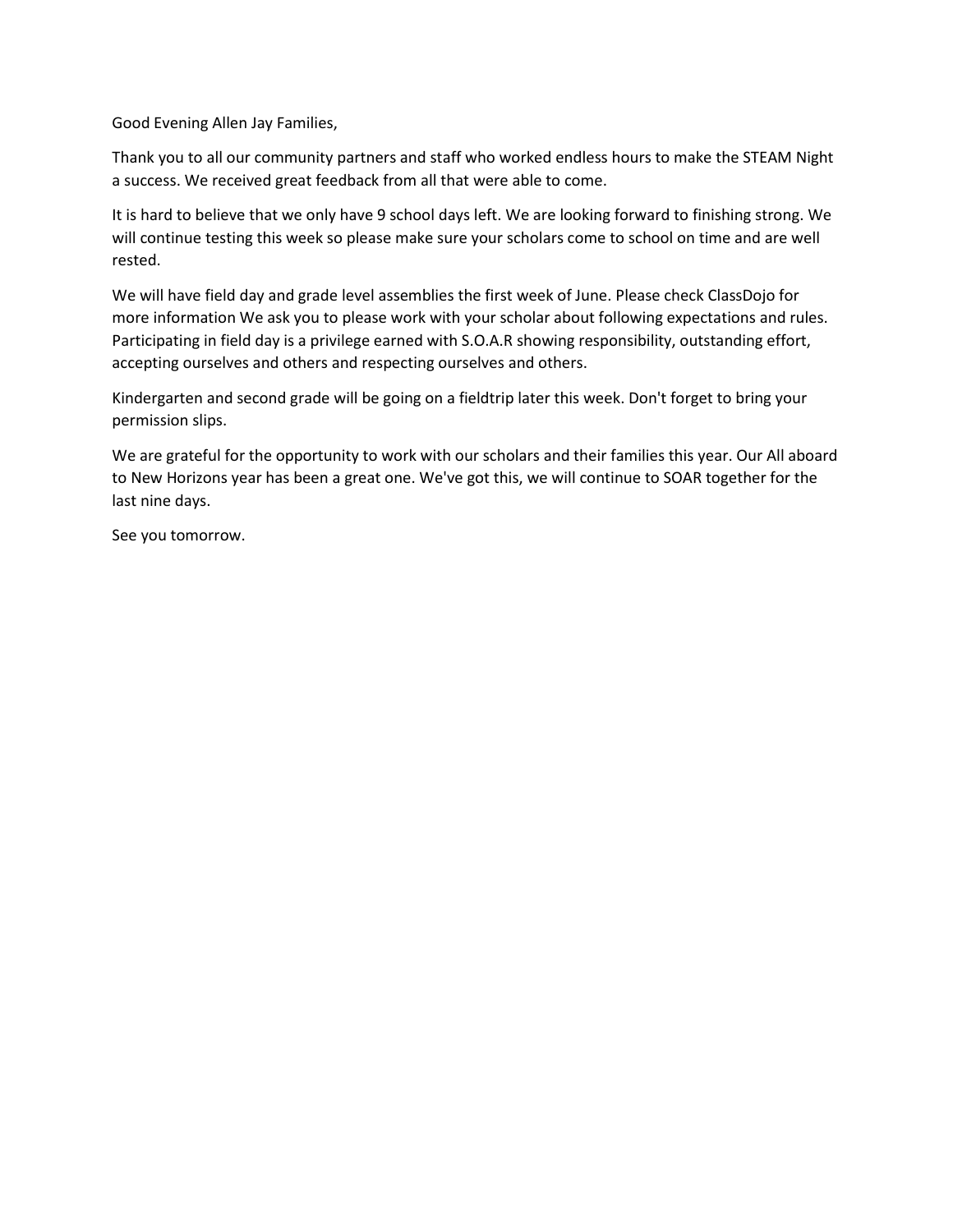Buenas noches familias de Allen Jay,

Gracias a todos nuestros socios y personal de la comunidad que trabajaron horas interminables para que la noche "STEAM" fuera un éxito. Recibimos excelentes comentarios de todos los que pudieron venir.

Cuesta creer que solo nos queden 9 días escolares. Estamos deseando terminar fuertes. Continuaremos haciendo exámenes esta semana, así que asegúrese de que sus alumnos lleguen a la escuela a tiempo y estén bien descansados.

Tendremos asambleas y día de juegos y asambleas por nivel de grado la primera semana de junio. Consulte ClassDojo para obtener más información. Le pedimos que trabaje con su estudiante sobre el seguimiento de las expectativas y las reglas. Participar en los juegos afuera es un privilegio ganado con S.O.A.R mostrando responsabilidad, esfuerzo sobresaliente, aceptándonos a nosotros mismos y a los demás y respetándonos a nosotros mismos y a los demás.

Kindergarten y segundo grado irán a una excursión más adelante esta semana. No olviden traer sus formas de permiso.

Estamos agradecidos por la oportunidad de trabajar con nuestros estudiantes y sus familias este año. Nuestro año Todos a Bordo hacia Nuevos Horizontes ha sido excelente. Podremos terminar bien, continuaremos SOAR juntos durante los últimos nueve días.

Nos vemos mañana.